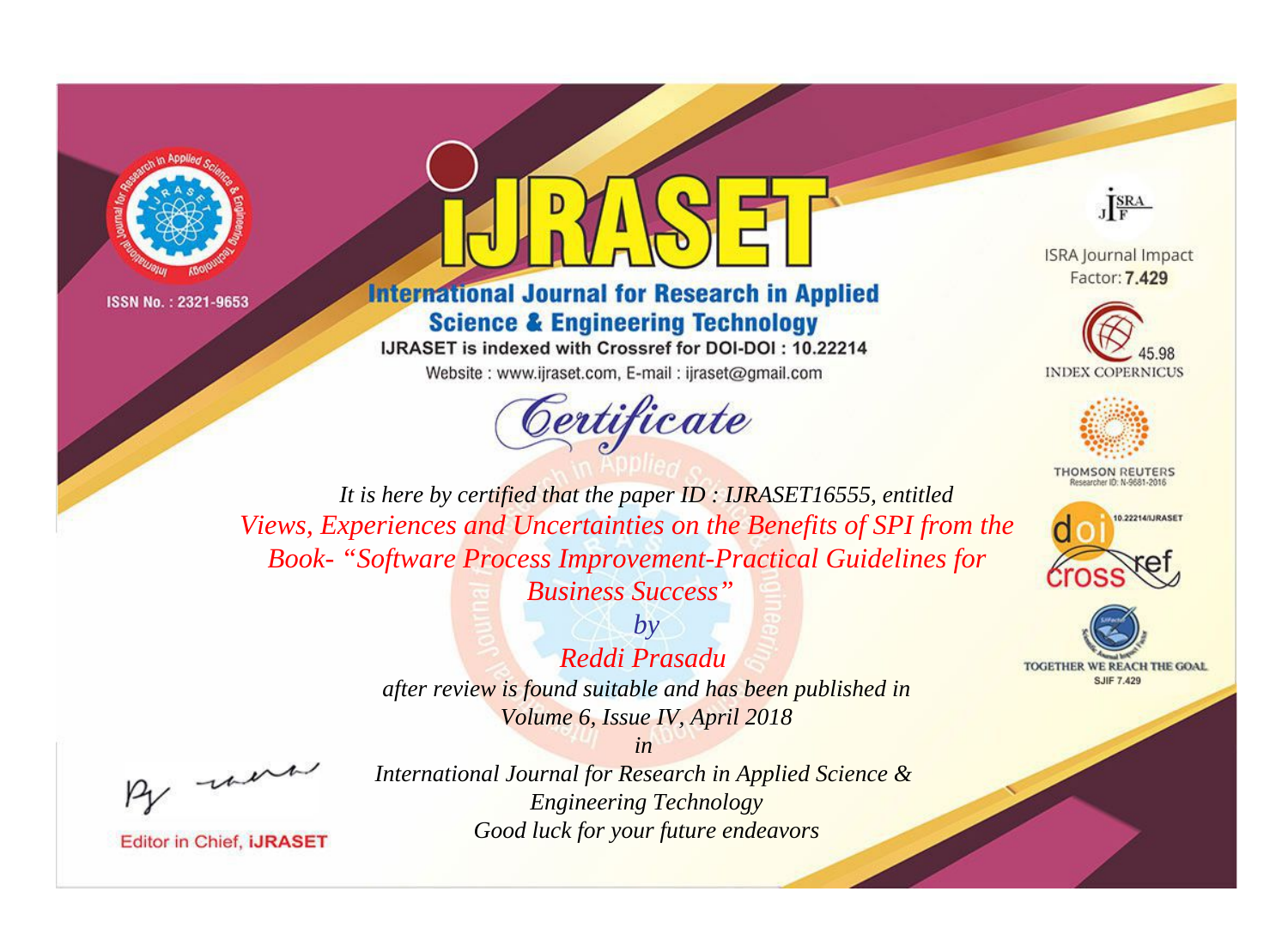

ISSN No.: 2321-9653



## **International Journal for Research in Applied Science & Engineering Technology**

IJRASET is indexed with Crossref for DOI-DOI: 10.22214

Website: www.ijraset.com, E-mail: ijraset@gmail.com





**ISRA Journal Impact** Factor: 7,429





**THOMSON REUTERS** 





*It is here by certified that the paper ID : IJRASET16555, entitled Views, Experiences and Uncertainties on the Benefits of SPI from the Book- "Software Process Improvement-Practical Guidelines for* 

*Business Success"*

*Vakkalanka Sairam* 

*by*

*after review is found suitable and has been published in Volume 6, Issue IV, April 2018*

*in* 

, un

**Editor in Chief, IJRASET** 

*International Journal for Research in Applied Science & Engineering Technology Good luck for your future endeavors*